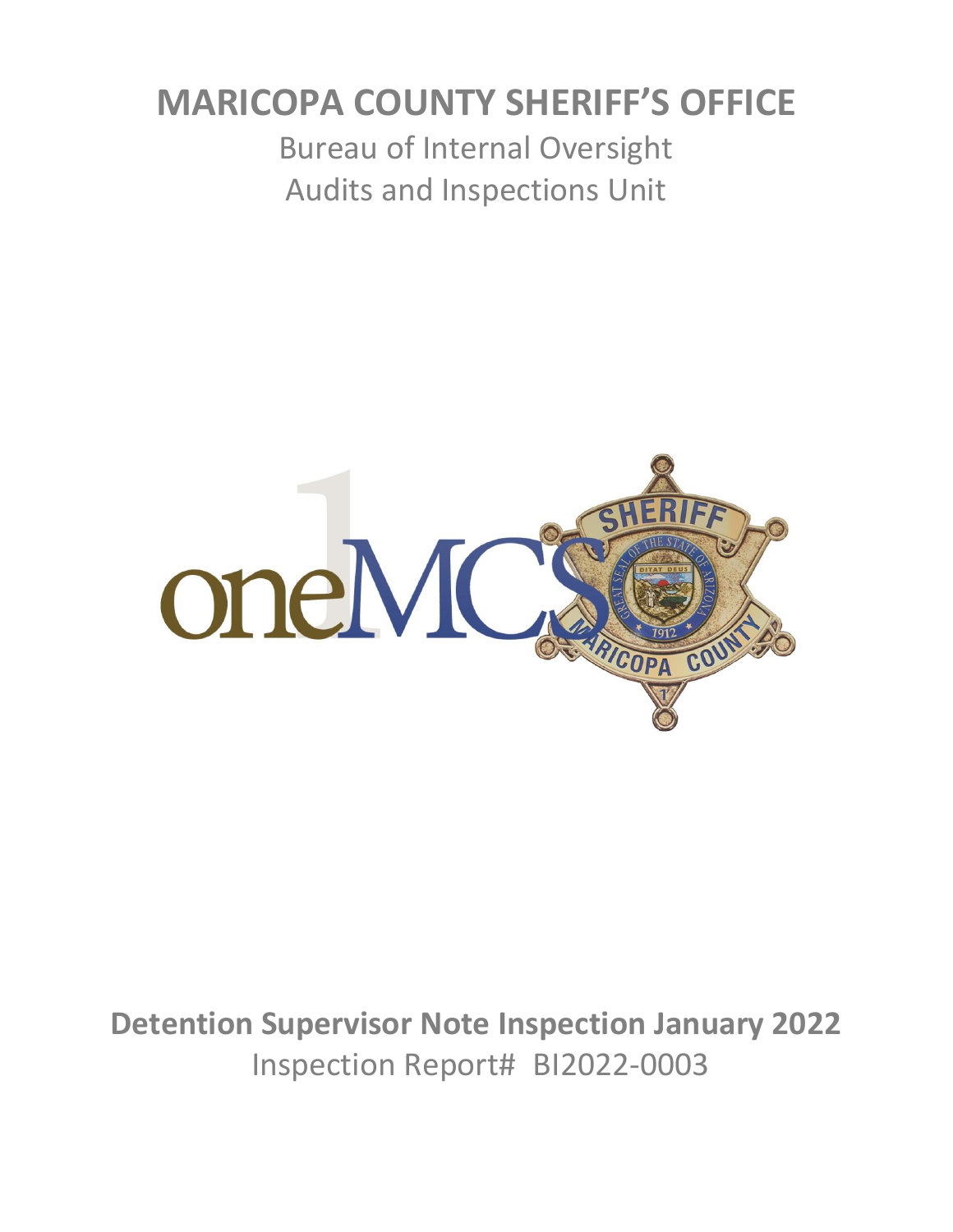The Audits and Inspections Unit (AIU) of the Bureau of Internal Oversight (BIO) will conduct Blue Team Supervisor Note entry inspections monthly. The purpose of the inspection is to ensure compliance with Office policies and to promote proper supervision. To achieve this, inspectors will select for review the Supervisor Note entries for 35 randomly selected Detention personnel for the month being inspected. To ensure consistent inspections, the Supervisor Note Inspection Matrix developed by the AIU will be utilized.

### **Compliance Objectives:**

Utilize the Supervisor Note Inspection Matrix, review each selected employee's EIS information to ensure they received the following during January 2022:

- Ensure the supervisor completed a minimum of one Supervisor Note entry
- Ensure the supervisor completed one performance-based entry
- Ensure the supervisor conducted a review of EIS data

### **Criteria:**

MCSO Policy GB-2, *Command Responsibility*

### **Conditions:**

A review of the IAPro records revealed that, of the 35 employees' records reviewed for Supervisor Note entries submitted during January, 33 employees received all entries which contained the required elements of this inspection and in compliance with MCSO Policy GB-2, *Command Responsibility*.

MCSO achieved a compliance rate of **96.19%** in the Detention Supervisor Note inspection for January 2022, as illustrated in the graph below:

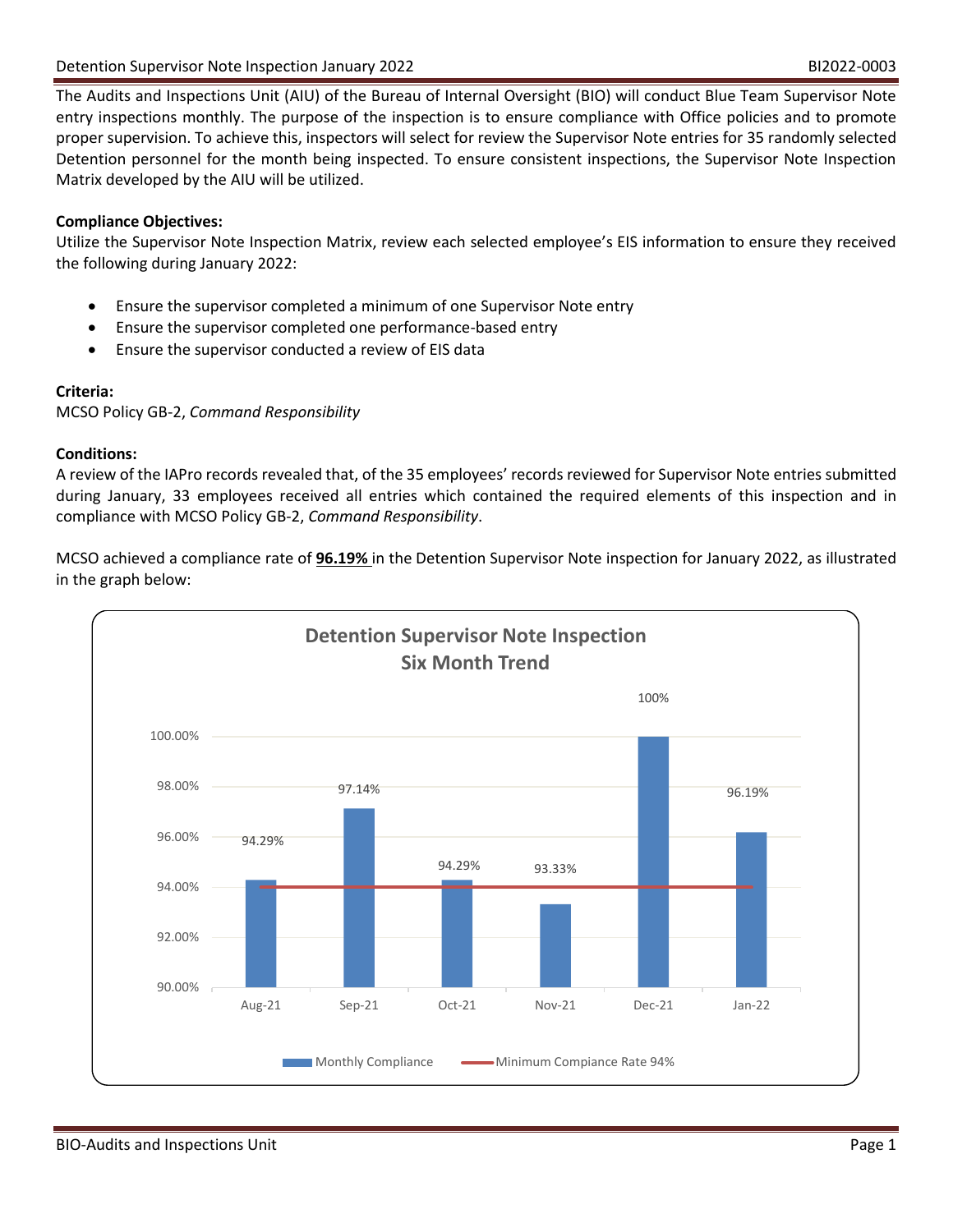Results of the Review of Employee Supervisor Note entries:

| <b>Inspection Element</b>                                                                                                                                                                                                             | Not In<br>Compliance | <u>In</u><br>Compliance | <b>Total</b><br>Inspected | <b>Compliance Rate</b> |
|---------------------------------------------------------------------------------------------------------------------------------------------------------------------------------------------------------------------------------------|----------------------|-------------------------|---------------------------|------------------------|
| Once per month, supervisors review non-sworn<br>subordinates' EIS information for the purpose of<br>identifying and responding to any conduct<br>patterns or concerns                                                                 | 1                    | 34                      | 35                        | 97.14%                 |
| Employee Received at least one Supervisor Note<br>during the month                                                                                                                                                                    | 1                    | 34                      | 35                        | 97.14%                 |
| Supervisor Note entry is of sufficient quality to<br>facilitate the preparation of an accurate and<br>detailed performance review and reflects the<br>employee's positive traits and accomplishments<br>and any observed shortcomings | $\mathfrak{p}$       | 33                      | 35                        | 94.29%                 |
| <b>Overall Compliance with inspection</b><br>requirements                                                                                                                                                                             | 4                    | <b>101</b>              | 105                       | 96.19%                 |

### Lower Buckeye Jail (1 BIO Action Form)

| <b>Division</b>                                                                                                                                                                                    | <b>Employee Notes Inspected</b> | <b>Deficient Supervisor</b> | <b>Current Commander</b> |  |  |
|----------------------------------------------------------------------------------------------------------------------------------------------------------------------------------------------------|---------------------------------|-----------------------------|--------------------------|--|--|
| Lower Buckeye Jail                                                                                                                                                                                 | Employee                        | Sergeant                    | Captain                  |  |  |
| <b>Deficiency</b>                                                                                                                                                                                  |                                 |                             |                          |  |  |
| -Supervisor note lacks documentation that a review of employee's EIS information was conducted. Policy GB-2.7.B.4<br>-Minimum requirement for one Supervisor Note entry not met. Policy GB-2.7.B.1 |                                 |                             |                          |  |  |
| -Employee Performance not documented. Policy GB-2.7.B.1                                                                                                                                            |                                 |                             |                          |  |  |

## 4th Avenue Jail (1 BIO Action Form)

| <b>Division</b>                                         | <b>Employee Notes Inspected</b> | <b>Deficient Supervisor</b> | <b>Current Commander</b> |  |  |
|---------------------------------------------------------|---------------------------------|-----------------------------|--------------------------|--|--|
| 4 <sup>th</sup> Avenue Jail                             | Employee                        | Sergeant                    | Captain                  |  |  |
| <b>Deficiency</b>                                       |                                 |                             |                          |  |  |
| -Employee Performance not documented. Policy GB-2.7.B.1 |                                 |                             |                          |  |  |

Unless noted above in the deficiency table, there were no prior BIO Action Forms similar in nature or supervisor notes addressing the deficiencies.